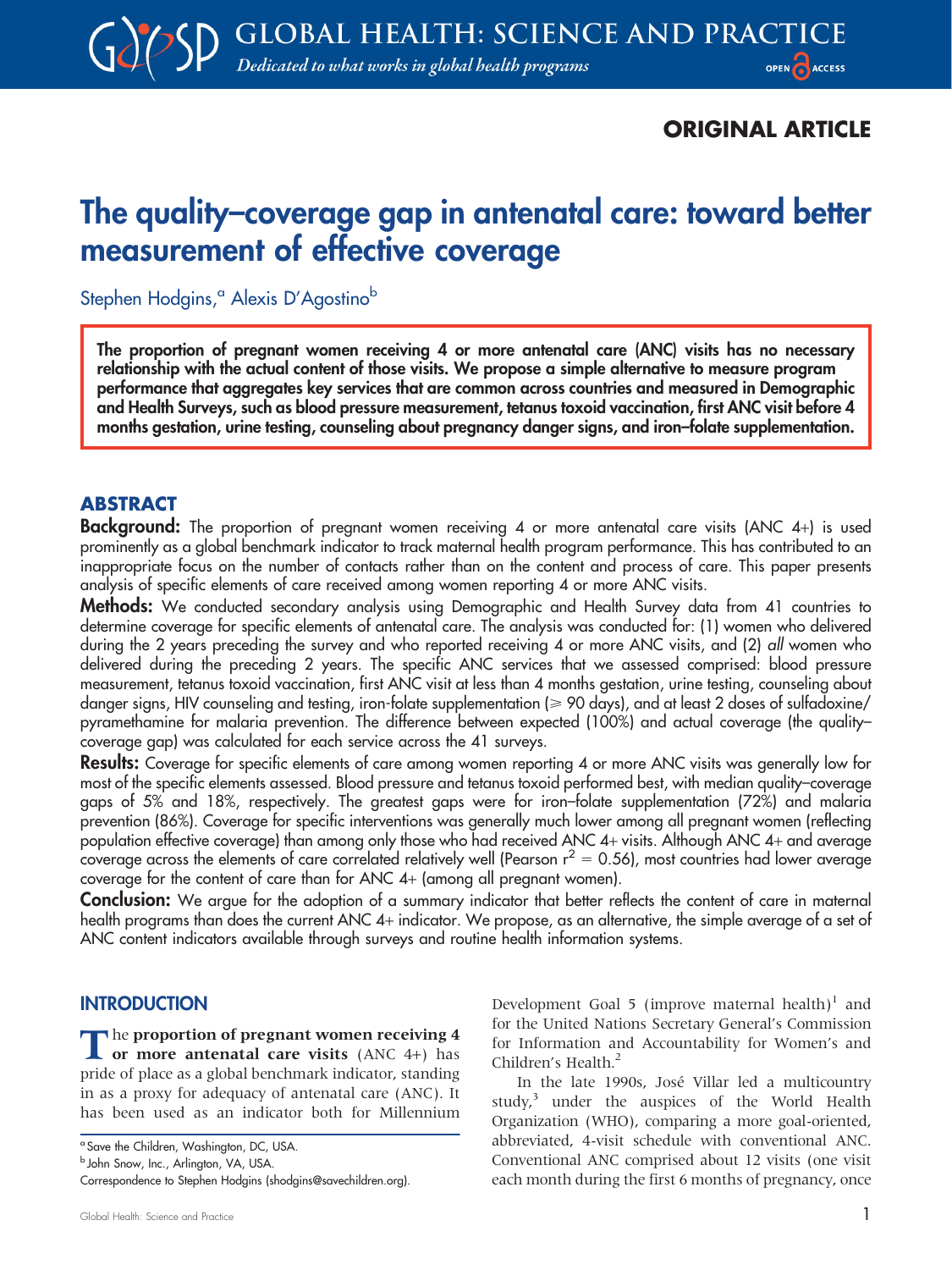every 2–3 weeks for the next 2 months, and once a week thereafter until delivery). On most measures, there were no differences in maternal or perinatal outcomes. These findings have been the basis for adoption of the ANC 4+ indicator as a marker of receipt of adequate antenatal care.

Focusing on the proportion of pregnant women making at least 4 antenatal visits to measure program performance has drawn the attention away from the content of care to mere contact.

Since that time, along with skilled birth attendance, ANC 4+ has been the most frequently used summary measure of maternal health program performance. This has had the unfortunate consequence of drawing the attention of program managers and clinicians away from the content and process of care and toward mere contact. But content and process of care matter. As Bhutta and colleagues have documented in their comprehensive review, $4$  there is significant scope for improving neonatal health outcomes, even with a simple package of antenatal interventions that can be delivered by health auxiliaries consisting of:

- Tetanus toxoid
- N Intermittent presumptive/preventive treatment of malaria
- Iron–folate and calcium supplementation
- Deworming
- $\bullet$  Detection and treatment of preeclampsia, syphilis, and asymptomatic bacteriuria
- Counseling about essential newborn care practices (immediate and exclusive breastfeeding, clean delivery, and thermal protection) and care-seeking for institutional delivery and danger signs

Clearly, it is not mere contact that results in better outcomes; it is the actual substance of care delivered. Using data from the Demographic and Health Surveys (DHS), this paper explores the extent to which the ANC 4+ indicator tells us anything useful about the substance of care and proposes an alternative indicator to measure program performance.

## **METHODS**

Recent DHS data from 41 countries were analyzed, retaining information on pregnancies during the preceding 2 years for which the mother reported receiving 4 or more ANC visits. From these data, we determined the proportion of survey respondents who reported receipt of 8 specific clinical preventive services:

- Blood pressure measurement
- Full protection against tetanus
- First antenatal visit at less than 4 months gestation
- Urine testing
- Counseling about danger signs
- HIV counseling and testing
- Iron–folate supplementation for at least 90 days
- At least 2 doses of sulfadoxine/pyramethamine (SP) for presumptive/preventive malaria treatment

Surveys retained for this analysis had to have values for at least 5 of these interventions of interest. Among the surveys retained, the main distinction in which data were included was the presence or absence of HIV- and malaria-related indicators. A ''quality–coverage gap'' was calculated for each of these services—across the 41 surveys—as the difference between expected (100%) and actual coverage.

We also present additional DHS analysis on coverage for this set of services using, as the denominator, all women having a birth in the 2 years preceding the survey (regardless of the number of ANC visits received). For each country survey, a simple mean was calculated across the set of retained antenatal indicators listed above as well as the proportion of women who reported receiving *all* the interventions.

The country surveys were conducted by MEASURE DHS, a project of the Bureau for Global Health at the U.S. Agency for International Development (USAID). All the datasets are available online at [www.dhsprogram.com.](www.dhsprogram.com) Analysis was done using Stata 12.1. In line with DHS practice, women not providing a response or answering ''do not know'' to questions on services received were retained in the denominators for calculation of the indicators (that is, it was assumed that they did not receive those services).<sup>5</sup> Results from each country were calculated using the weighting and sampling information and procedures specified in the DHS datasets and documentation.

## RESULTS

#### Quality of Care Among Those Receiving 4+ **Visits**

The analysis presented in [Table 1](#page-2-0) can be considered as characterizing the quality of care received, among women who reported receiving 4 or more ANC visits. Colombia, the Dominican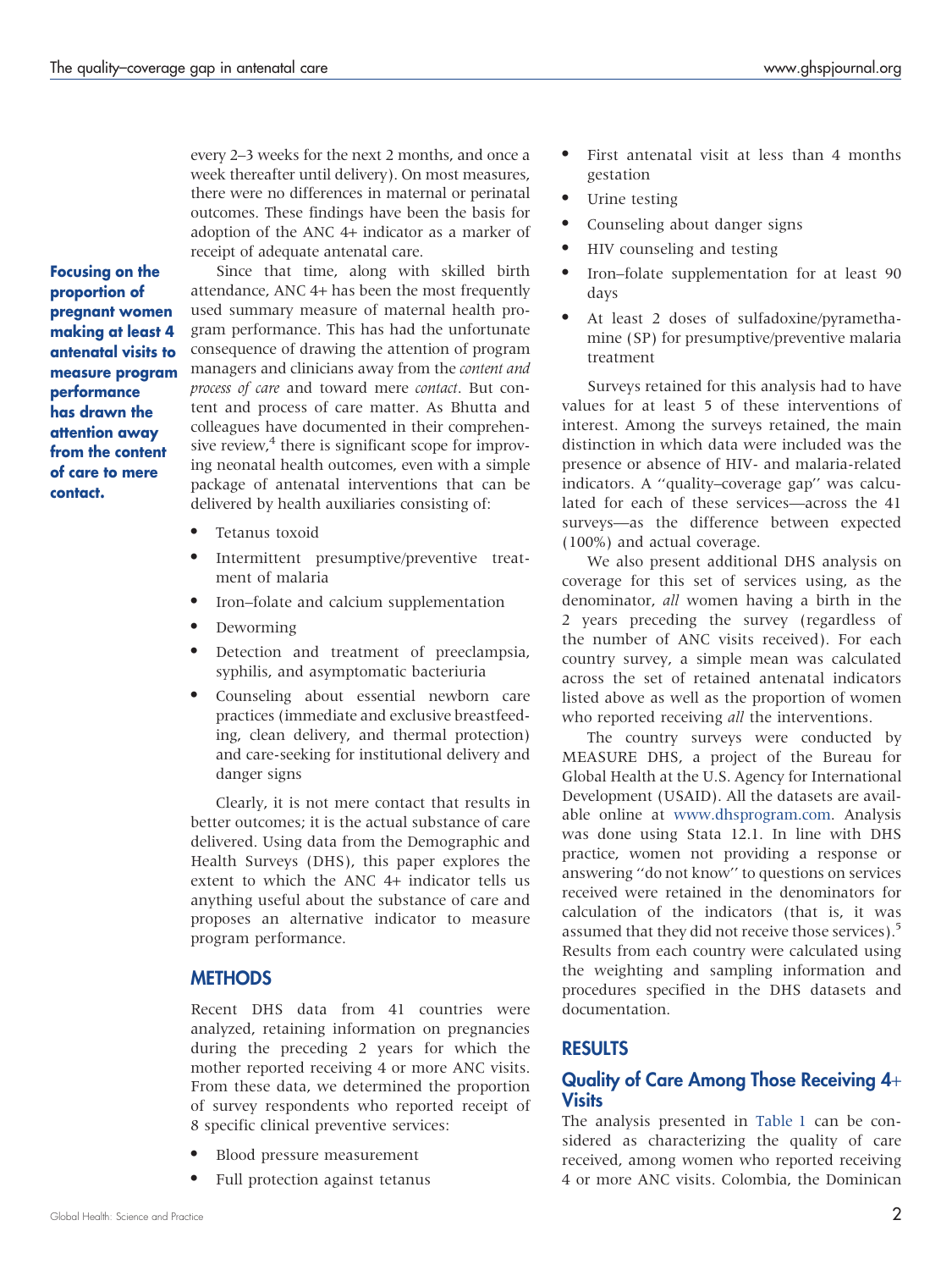<span id="page-2-0"></span>

| <b>Survey</b>       |    | ANC4+ ANC<4mo IFA90+ |                           | $TT2+$ | <b>DSs</b> | <b>BP</b> | Ur | <b>HIV</b> | $SP2+$                   | <b>AVG</b> |
|---------------------|----|----------------------|---------------------------|--------|------------|-----------|----|------------|--------------------------|------------|
| Colombia 2010       | 87 | 82                   |                           | 62     | 83         | 100       | 98 | 85         |                          | 85         |
| Dominican Rep 2007  | 96 | 84                   | 66                        | 92     | 70         | 99        | 97 | 86         |                          | 85         |
| Nepal 2011          | 53 | 72                   | 78                        | 97     | 87         | 94        | 72 |            |                          | 83         |
| Maldives 2009       | 87 | 93                   | 65                        | 86     | 51         | 97        | 95 |            |                          | 81         |
| Honduras 2005-06    | 79 | 79                   | 73                        | 75     | 68         | 97        | 79 |            |                          | 78         |
| Rwanda 2010         | 36 | 73                   |                           |        | 74         | 88        | 43 | 96         |                          | 75         |
| Peru 2007-08        | 88 | 75                   | 17                        | 69     | 84         | 98        | 81 |            |                          | 71         |
| India 2005-06       | 36 | 80                   | 32                        | 93     | 34         | 89        | 85 |            |                          | 69         |
| Philippines 2008    | 76 | 61                   | 35                        | 80     | 75         | 96        | 60 |            |                          | 68         |
| Senegal 2010-11     | 48 | 78                   | 68                        | 75     | 48         | 98        | 88 | 39         | 47                       | 68         |
| Burkina Faso 2010   | 33 | 65                   | 50                        | 91     | 56         | 97        | 89 | 41         | 50                       | 67         |
| Ghana 2008          | 76 | 65                   | 44                        | 77     | 75         | 98        | 93 | 32         | 51                       | 67         |
| Bolivia 2008        | 72 | 76                   | 10                        | 66     | 70         | 98        | 77 |            |                          | 66         |
| Cambodia 2010       | 64 | 81                   | 14                        | 94     | 83         | 96        | 42 | 48         |                          | 65         |
| Guyana 2009         | 77 | 53                   | 30                        | 42     | 64         | 96        | 94 | 78         |                          | 65         |
| Haiti 2005-06       | 51 | 73                   | 32                        | 76     | 50         | 98        | 76 | 36         |                          | 63         |
| Pakistan 2006-07    | 29 | 70                   | 29                        | 84     | 33         | 92        | 70 |            |                          | 63         |
| Cameroon 2011       | 59 | 47                   | 65                        | 87     | 50         | 96        | 89 | 30         | 35                       | 62         |
| Swaziland 2006-07   | 77 | 27                   | 30                        | 82     | 54         | 98        | 91 | 53         |                          | 62         |
| Malawi 2010         | 43 | 23                   | 27                        | 90     | 81         | 85        | 31 | 88         | 61                       | 61         |
| Timor-Leste 2009-10 | 54 | 64                   | 20                        | 91     | 61         | 95        | 20 |            |                          | 58         |
| Indonesia 2007      | 81 | 84                   | 31                        | 56     | 43         | 95        | 42 |            |                          | 58         |
| Lesotho 2009        | 66 | 40                   | 9                         | 84     | 59         | 97        | 73 | 46         |                          | 58         |
| Namibia 2006-07     | 70 | 36                   | 29                        | 56     | 63         | 97        | 92 | 73         | 11                       | 57         |
| Benin 2006          | 59 | 61                   | 61                        | 74     | 42         | 99        | 93 | 20         | $\overline{\mathcal{A}}$ | 57         |
| Ethiopia 2011       | 17 | 40                   |                           | 81     | 29         | 83        | 56 | 49         |                          | 56         |
| Zambia 2007         | 57 | 26                   | 41                        | 83     | 75         | 79        | 21 | 39         | 74                       | 55         |
| Kenya 2008-09       | 44 | 26                   | $\ensuremath{\mathsf{3}}$ | 83     | 53         | 89        | 76 | 83         | 20                       | 54         |
| Liberia 2007        | 66 | 72                   | 13                        | 86     | 40         | 87        | 52 |            | 14                       | 52         |
| Tanzania 2010       | 39 | 26                   | $\overline{2}$            | 93     | 56         | 71        | 58 | 75         | 34                       | 52         |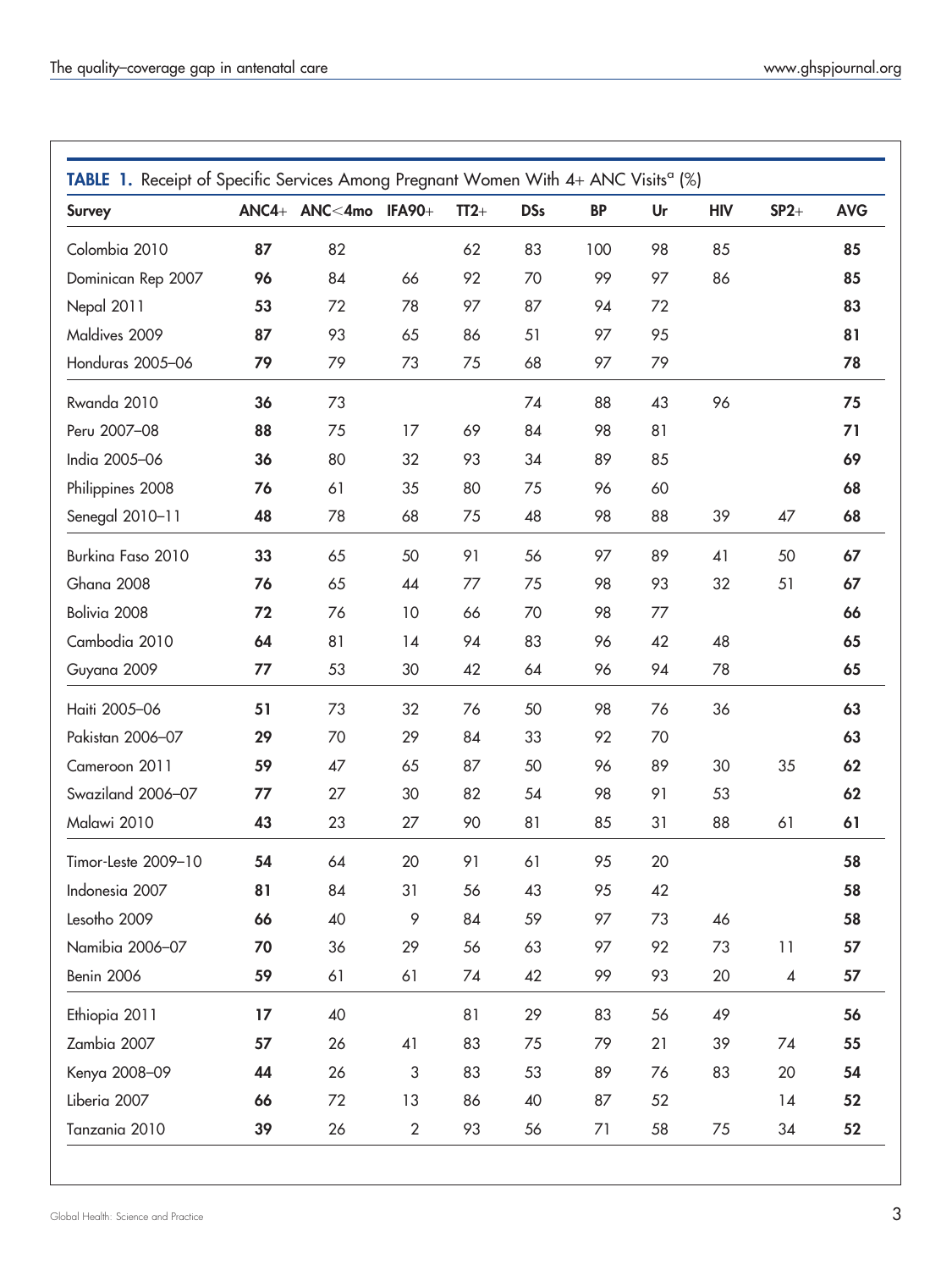| <b>Survey</b>            | $ANCA+$ | $ANC<$ 4mo | <b>IFA90+</b>  | $TT2+$ | <b>DSs</b> | <b>BP</b> | Ur | <b>HIV</b> | $SP2+$ | <b>AVG</b> |
|--------------------------|---------|------------|----------------|--------|------------|-----------|----|------------|--------|------------|
| Guinea 2005              | 46      | 49         | 35             | 86     | 29         | 93        | 65 |            | 5      | 52         |
| Zimbabwe 2010-11         | 59      | 25         | 5              | 64     | 66         | 88        | 60 | 82         | 10     | 50         |
| Uganda 2011              | 46      | 33         | 6              | 90     | 57         | 66        | 28 | 78         | 31     | 49         |
| Nigeria 2008             | 44      | 28         | 22             | 77     | 64         | 86        | 75 | 26         | 10     | 48         |
| Congo (Brazzaville) 2005 | 72      | 55         | 17             | 54     | 40         | 95        | 95 | 8          | 3      | 46         |
| Mali 2006                | 36      | 57         | 24             | 78     | 32         | 92        | 53 | 11         | 17     | 46         |
| Sierra Leone 2008        | 56      | 39         | 15             | 87     | 60         | 87        | 42 | 12         | 14     | 44         |
| Madagascar 2008–09       | 46      | 42         | 8              | 79     | 52         | 83        | 34 | 8          | 8      | 39         |
| Niger 2006               | 15      | 46         | 25             | 57     | 28         | 90        | 46 | 5          | 13     | 39         |
| Burundi 2010             | 33      | 39         | 7              | 91     | 40         | 50        | 12 | 46         |        | 36         |
| Dem Rep Congo 2007       | 47      | 28         | $\overline{2}$ | 47     | 42         | 73        | 51 | 8          | 8      | 32         |
| Mean                     | 57      | 55         | 30             | 79     | 58         | 91        | 67 | 49         | 25     | 60         |

Abbreviations: ANC4+, 4 or more antenatal care visits; ANC<4mo, first antenatal care visit before 4 months gestation; BP, blood pressure; DSs, counseled on pregnancy danger signs; HIV, HIV counseling and testing; IFA, iron–folic acid supplementation for 90+ days; SP2+, at least 2 doses of sulfadoxine/pyramethamine for malaria prevention; TT2+, protected against tetanus; Ur, urine specimen taken.

AVG: Average coverage across the 8 interventions (or fewer, if specific intervention(s) not included in the survey). Country data are presented in order,<br>from highest *average* coverage to lowest.

<sup>a</sup> Self-reported receipt of services among women delivering during the 2 years preceding the survey and reporting 4+ ANC visits.

Republic, and Nepal performed well; average coverage across the indicators measured in those surveys was 83%–85% (that is, a quality– coverage gap of 15%–17%). Although Nepal performed as well as the other 2 countries with regard to average coverage, a considerably smaller proportion of pregnant women in Nepal reported 4+ visits (53% versus 87% in Colombia and 96% in the Dominican Republic). Timor-Leste, Indonesia, and Lesotho were the median performers across the 41 countries, with average coverage across indicators of 58% (average quality–coverage gap of 42%). The poorest performing countries were the Democratic Republic of Congo and Burundi, with an average coverage across indicators of 32% and 36% (quality–coverage gaps of 68% and 64%, respectively).

The greatest quality–coverage gaps were for iron–folate supplementation and preventive treatment for malaria, both of which depend on reliable commodity supplies.

As seen in the [Figure](#page-4-0), with the exception of blood pressure measurement, there were marked quality–coverage gaps for each of these elements of care for most countries, ranging from 18% to 86%. The greatest gap was for 2 commoditydependent functions—iron–folate supplementation (72%) and presumptive/preventive treatment for malaria with SP (86%). (HIV testing and tetanus toxoid are also commodity-dependent, but supply is commonly managed under separate, vertical systems; iron–folate and SP provision normally does not benefit from such special logistical arrangements.)

## Effective Coverage at Population Level

Whereas [Table 1](#page-2-0) presented intervention-specific coverage among those reporting 4 or more ANC visits (that is, those who are supposedly ''covered'' with respect to ANC services), [Table 2](#page-5-0) presents data calculated for all women delivering over the previous 2 years as the denominator, reflecting effective coverage at the population level. Specifically, mean coverage across all the antenatal indicators offers an alternative summary measure that could be considered for antenatal program performance.

The 2 tables [\(Table 1](#page-2-0), reflecting ANC quality, and [Table 2](#page-5-0), reflecting population effective coverage) show somewhat similar rankings. For example, the top 7 performers are the same on these 2 measures. Most countries were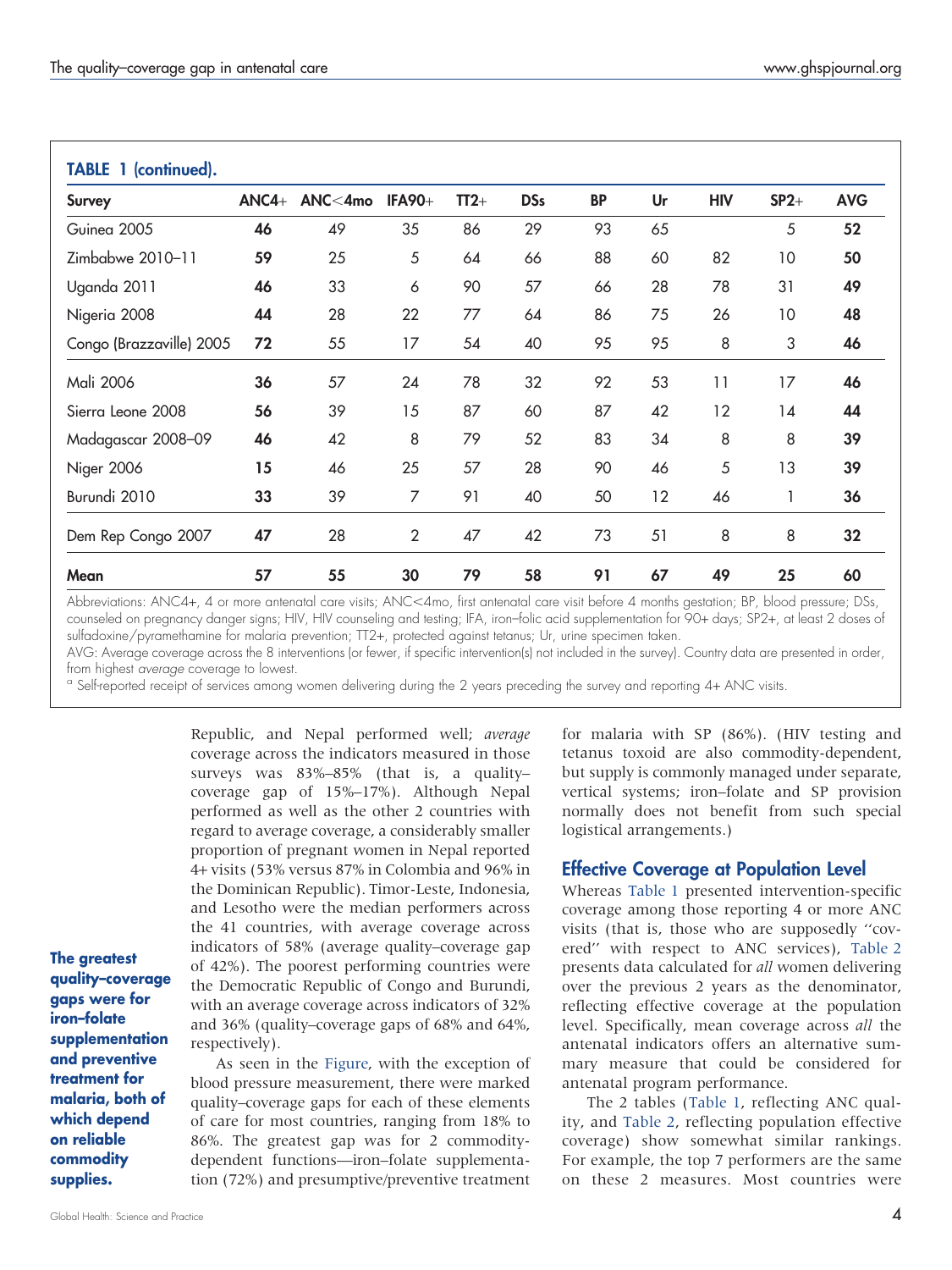<span id="page-4-0"></span>underperformers—in the sense that average population effective coverage for actual content was lower than for ANC 4+. For only 8 of the 41 countries was average coverage higher than the proportion of women reporting 4 or more visits [\(Table 2](#page-5-0)). (This is reflected in the generally large quality–coverage gaps for individual interventions.)

Four of the 10 highest-performing countries, with respect to average coverage across the specific elements of care, also had ANC 4+ values greater than 85% (Dominican Republic, Maldives, Colombia, and Peru) [\(Table 2](#page-5-0)). On the other hand, 2 of these 10 countries had comparatively low ANC 4+ values: Rwanda (36%) and Nepal (53%). Very low average coverage was generally associated with low ANC 4+. However, there were several cases of relatively low coverage on specific antenatal content in countries with relatively high ANC 4+ (for example, Congo Brazzaville, with average coverage of 38% and ANC 4+ of 72%; Indonesia, with average coverage of 52% and ANC 4+ of 81%; and Namibia, with average coverage of 53% and ANC 4+ of 70%).

## Correlation Between Number of Visits and Care Received

Certainly, in general, the more ANC visits one has, the higher the likelihood of receiving specific elements of care. So, not surprisingly, ANC 4+ and mean coverage across the 8 elements of care correlate relatively well (Pearson  $r^2$ =0.56). In other words, 56% of the variance in mean coverage is accounted for by the value of ANC 4+. The number of visits does matter, in the sense that each visit provides an opportunity for provision of needed care. Fewer visits means fewer opportunities.

Mean number of visits correlates similarly well ( $r^2$ =0.53), and has the advantage that its use as an indicator would not (inappropriately) signal that any particular number of visits is automatically sufficient. Regardless of degree of association, whether with ANC 4+ or mean number of visits, as is evident in the data presented here, there is no necessary relationship with reliable delivery of the content of care.

#### Receipt of the Full Set of Interventions

Among all pregnancies during the 2 years preceding the survey, the proportion of women who reported receiving all 8 services (or fewer, if a particular indicator was not included in the



<sup>a</sup> Self-reported receipt of services among women delivering during the 2 years preceding the survey and reporting 4+ ANC visits.

Abbreviations: ANC, antenatal care; ANC<4mo, first antenatal care visit before 4 months gestation; BP, blood pressure; DSs, counseled on pregnancy danger signs; HIV, HIV counseling and testing; IFA, iron–folic acid supplementation for 90+ days; SP2+, at least 2 doses of sulfadoxine/pyramethamine for malaria prevention; TT2+, protected against tetanus; Ur, urine specimen taken.

The horizontal line in the middle of each solid box indicates the median; the top and bottom borders of the box mark the 75th and 25th percentiles, respectively. The "whiskers," or lines, below and above the box mark the minimum and maximum values, respectively. Numbers in parentheses in the x-axis refer to the number of surveys providing data for that particular indicator.

survey) was zero in over one-third of the surveys (15 of 41) ([Table 2\)](#page-5-0). In only 4 countries was the proportion 20% or higher (Dominican Republic, Maldives, Colombia, and Nepal). In Honduras and the Philippines, the proportion was 10%; in Rwanda and Haiti, 8%; and in Peru, 7%. In none of the other countries was it above 5%.

#### **DISCUSSION**

As this analysis demonstrates, there are large gaps, reflecting quality–coverage gaps for most of the antenatal **ineffective care.** 

Most ANC services assessed had large quality–coverage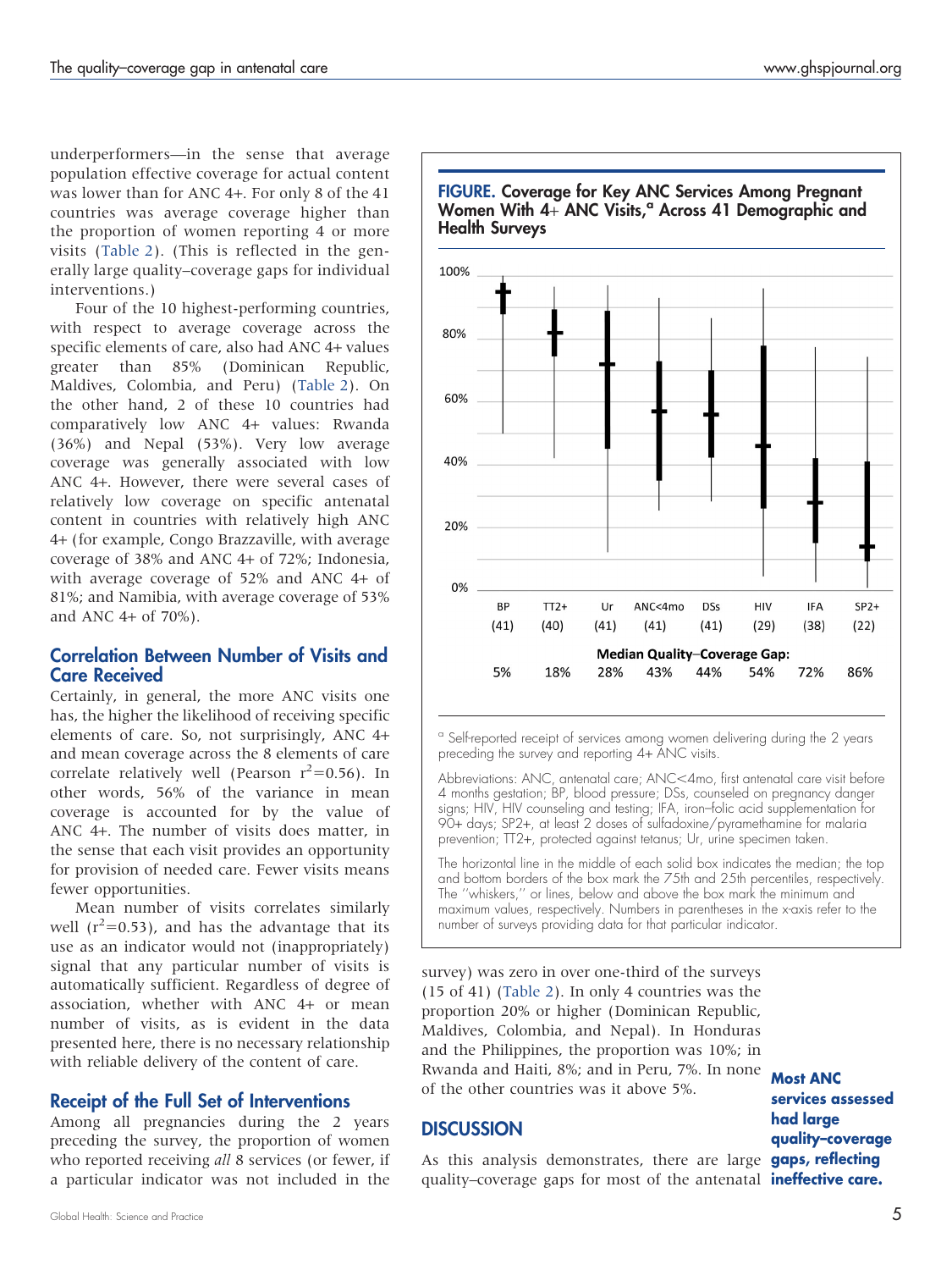<span id="page-5-0"></span>

| <b>Survey</b>       |    | ANC4+ ANC<4mo | <b>IFA90+</b> | $TT2+$ | <b>DSs</b> | <b>BP</b> | Ur | <b>HIV</b> | $SP2+$              | <b>AVG</b> | <b>ALL</b>               |
|---------------------|----|---------------|---------------|--------|------------|-----------|----|------------|---------------------|------------|--------------------------|
| Dominican Rep 2007  | 96 | 81            | 65            | 91     | 69         | 99        | 96 | 86         |                     | 84         | 34                       |
| Maldives 2009       | 87 | 90            | 64            | 86     | 51         | 97        | 95 |            |                     | 81         | 28                       |
| Colombia 2010       | 87 | 74            |               | 59     | 79         | 96        | 94 | 80         |                     | 80         | 34                       |
| Honduras 2005-06    | 79 | 65            | 61            | 71     | 60         | 89        | 68 |            |                     | 69         | 10                       |
| Rwanda 2010         | 36 | 40            |               | 84     | 71         | 84        | 36 | 92         |                     | 68         | 8                        |
| Peru 2007-08        | 88 | 68            | 15            | 66     | 78         | 93        | 75 |            |                     | 66         | $\overline{7}$           |
| Nepal 2011          | 53 | 50            | 52            | 84     | 66         | 76        | 51 |            |                     | 63         | 22                       |
| Guyana 2009         | 77 | 46            | 29            | 42     | 62         | 94        | 91 | 71         |                     | 62         | $\overline{\mathcal{A}}$ |
| Philippines 2008    | 76 | 50            | 28            | 74     | 67         | 89        | 52 |            |                     | 60         | 10                       |
| Ghana 2008          | 76 | 54            | 36            | 70     | 67         | 94        | 86 | 27         | 46                  | 60         | $\sqrt{5}$               |
| Senegal 2010-11     | 48 | 58            | 56            | 70     | 42         | 93        | 80 | 30         | 40                  | 59         | 3                        |
| Swaziland 2006-07   | 77 | 22            | 25            | 78     | 50         | 96        | 86 | 50         |                     | 58         | 2                        |
| Burkina Faso 2010   | 33 | 40            | 34            | 86     | 50         | 93        | 81 | 31         | 39                  | 57         | 1                        |
| Bolivia 2008        | 72 | 60            | 8             | 58     | 60         | 89        | 65 |            |                     | 57         | 3                        |
| Cambodia 2010       | 64 | 63            | 10            | 88     | 73         | 84        | 34 | 38         |                     | 56         | $\sqrt{2}$               |
| Malawi 2010         | 43 | 12            | 15            | 87     | 78         | 82        | 27 | 85         | 55                  | 55         | 1                        |
| Namibia 2006-07     | 70 | 30            | 24            | 56     | 58         | 92        | 88 | 68         | 11                  | 53         | $\mathsf{O}\xspace$      |
| Indonesia 2007      | 81 | 74            | 25            | 50     | 39         | 88        | 37 |            |                     | 52         | 4                        |
| Lesotho 2009        | 66 | 30            | 6             | 75     | 49         | 88        | 63 | 42         |                     | 50         | 1                        |
| Zambia 2007         | 57 | 18            | 28            | 79     | 70         | 75        | 19 | 39         | 66                  | 49         | 1                        |
| Cameroon 2011       | 59 | 32            | 43            | 74     | 40         | 79        | 72 | 23         | 26                  | 49         | $\overline{2}$           |
| Haiti 2005-06       | 51 | 61            | 18            | 62     | 38         | 82        | 55 | 24         |                     | 49         | 8                        |
| Timor-Leste 2009-10 | 54 | 43            | 12            | 78     | 48         | 82        | 15 |            |                     | 46         | 1                        |
| Benin 2006          | 59 | 40            | 42            | 61     | 34         | 88        | 81 | 14         | $\sqrt{3}$          | 45         | $\mathsf{O}\xspace$      |
| Tanzania 2010       | 39 | 14            | $\mathbf{1}$  | 91     | 50         | 64        | 47 | 68         | 27                  | 45         | $\mbox{O}$               |
| Liberia 2007        | 66 | 59            | 11            | 77     | 38         | 79        | 46 |            | $\mathsf{O}\xspace$ | 44         | $\overline{2}$           |
| Kenya 2008-09       | 44 | 14            | $\mathbf{1}$  | 72     | 40         | 77        | 61 | 70         | 15                  | 44         | $\mathsf{O}\xspace$      |
| Uganda 2011         | 46 | 20            | 3             | 85     | 49         | 55        | 21 | 72         | 27                  | 42         | $\mathbf 0$              |
| Zimbabwe 2010-11    | 59 | 16            | 3             | 54     | 55         | 75        | 50 | 68         | $\,8\,$             | 41         | $\mbox{O}$               |
| India 2005-06       | 36 | 43            | 15            | 76     | 19         | 48        | 44 |            |                     | 41         | 4                        |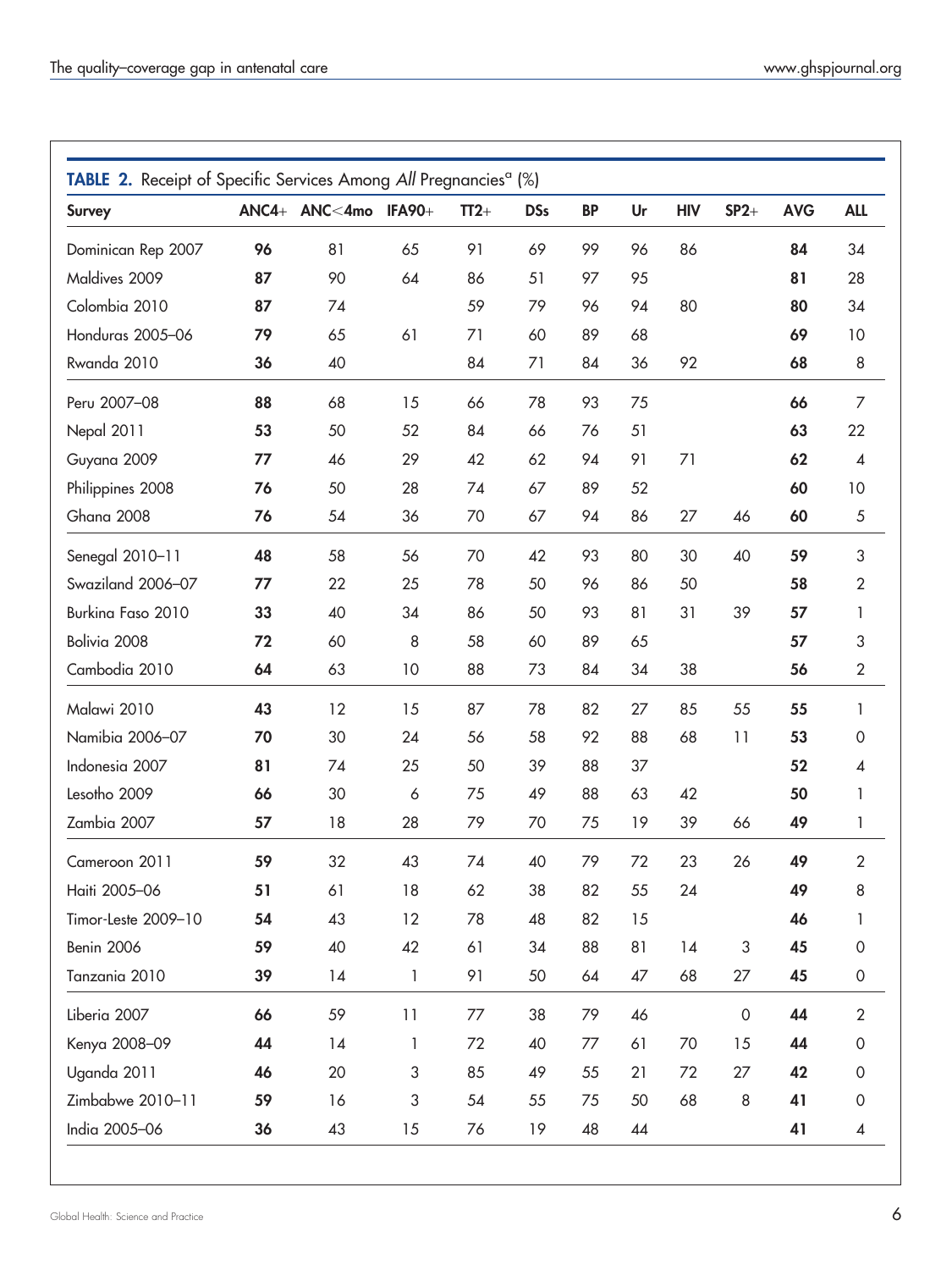| <b>Survey</b>            | $ANCA+$ | ANC<4mo | <b>IFA90+</b>            | $TT2+$ | <b>DSs</b> | <b>BP</b> | Ur | <b>HIV</b> | $SP2+$                   | <b>AVG</b> | <b>ALL</b>     |
|--------------------------|---------|---------|--------------------------|--------|------------|-----------|----|------------|--------------------------|------------|----------------|
| Sierra Leone 2008        | 56      | 29      | 13                       | 81     | 56         | 81        | 37 | 10         | 12                       | 40         | $\mathbf 0$    |
| Congo (Brazzaville) 2005 | 72      | 42      | 13                       | 45     | 34         | 82        | 82 | 7          | $\Omega$                 | 38         | $\Omega$       |
| Guinea 2005              | 46      | 32      | 19                       |        | 22         | 72        | 47 |            | $\overline{\mathcal{A}}$ | 32         | $\Omega$       |
| Madagascar 2008-09       | 46      | 25      | $\overline{\mathcal{A}}$ | 68     | 43         | 71        | 23 | 6          | 7                        | 31         | 0              |
| Burundi 2010             | 33      | 19      | 3                        | 87     | 35         | 44        | 9  | 40         | $\mathbf 0$              | 30         | $\mathbf 0$    |
| Nigeria 2008             | 44      | 16      | 12                       | 48     | 38         | 53        | 46 | 15         | 6                        | 29         | 0              |
| Mali 2006                | 36      | 30      | 12                       | 57     | 21         | 64        | 31 | 6          | 11                       | 29         | $\Omega$       |
| Dem Rep Congo 2007       | 47      | 18      | 1                        | 37     | 33         | 62        | 42 | 6          | 7                        | 26         | $\Omega$       |
| Pakistan 2006-07         | 29      | 31      | 12                       | 60     | 17         | 52        | 32 | 0          | 0                        | 25         | $\overline{2}$ |
| Ethiopia 2011            | 17      | 10      |                          | 49     | 9          | 31        | 17 | 16         |                          | 22         | 1              |
| Niger 2006               | 15      | 13      | 7                        | 23     | 12         | 41        | 18 |            | 0                        | 14         | $\mathbf 0$    |
| Mean                     | 57      | 40      | 21                       | 69     | 49         | 78        | 55 | 43         | 20                       | 50         |                |

Abbreviations: ANC4+, 4 or more antenatal care visits; ANC<4mo, first antenatal care visit before 4 months gestation; BP, blood pressure; DSs, counseled on pregnancy danger signs; HIV, HIV counseling and testing; IFA, iron–folic acid supplementation for 90+ days; SP2+, at least 2 doses of sulfadoxine/pyramethamine for malaria prevention; TT2+, protected against tetanus; Ur, urine specimen taken.

AVG: Average coverage across the 8 interventions (or fewer, if specific intervention(s) not included in the survey). Country data are presented in order,<br>from highest *average* coverage to lowest.

<sup>a</sup> Self-reported receipt of services among all women delivering during the 2 years preceding the survey.

interventions assessed. Such gaps mean ineffective care, and ineffective care means missed opportunities to achieve better outcomes. Focusing on mere contact rather than on the content of care means that we have taken our eye off what really matters.

ANC 1 (any ANC) and ANC visit within the first 4 months of gestation are programmatically useful indicators (although not sufficient, in themselves, as summary measures of program performance); they point to how adequately services are reaching intended beneficiaries. The same cannot be said for ANC 4+. This indicator has been used as an overall proxy for delivery of a package of needed antenatal care. As demonstrated by the analysis here, it serves this role poorly. For most of the elements of care, there were marked quality–coverage gaps. And high ANC 4+ coverage can be completely compatible with a large quality– coverage gap (for example, see Congo Brazzaville, Indonesia, Namibia, and Swaziland, in [Table 1\)](#page-2-0). Furthermore, its widespread use as the single benchmark indicator for antenatal care has the very unwelcome effect of directing the attention of

clinicians and program managers toward optimizing the *number* of antenatal visits rather than ensuring delivery of the important substance of that care. This effect is exacerbated when attendance at 4 ANC visits is incentivized under conditional cash transfer programs, or when it serves as part of the basis for performance-based financing schemes.

Furthermore, continued use of this indicator reinforces the impression that an abbreviated schedule of antenatal visits is adequate. Recent **Recent analysis** further analysis<sup>6</sup> of the original WHO research **found higher risk** that gave rise to the 4-visit recommendation has **of fetal death with** demonstrated a 27% higher risk of fetal death **the abbreviated** among those randomized to the abbreviated **ANC schedule of** schedule. Moreover, with eclampsia/preeclampsia visits. emerging as the leading cause of maternal death in certain countries, there is renewed recognition of the importance of more vigilant routine screening and timely response to worsening preeclampsia, which cannot be accomplished with only 4 visits over the entire pregnancy. Commenting on the secondary analysis of the WHO antenatal care trial, Justus Hofmeyr<sup>7</sup> makes the case that: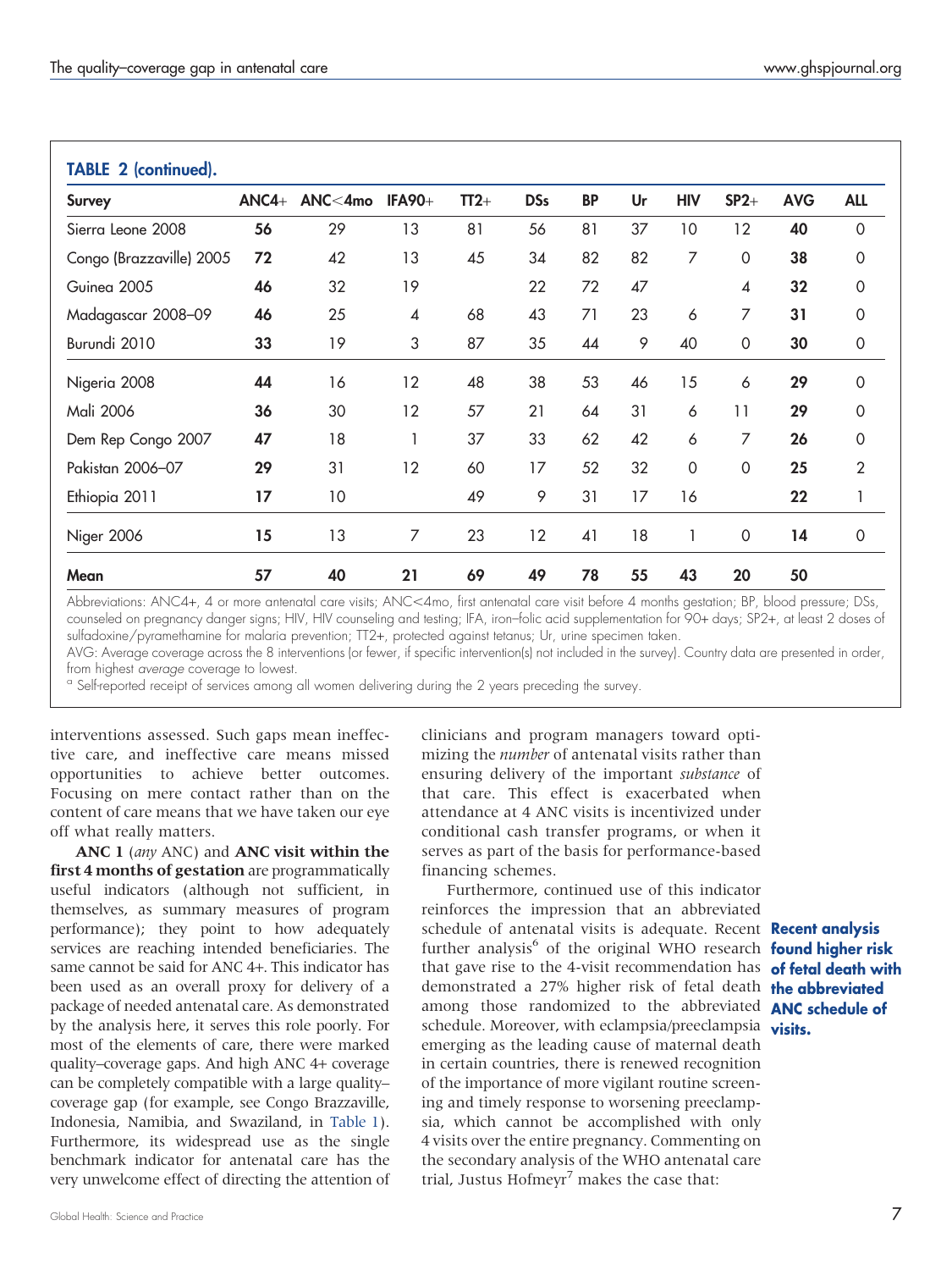An alternative indicator to ANC 4+ to measure program performance could be a simple average of receipt of a set of key antenatal services.

An increased number of routine visits may detect asymptomatic conditions such as preeclampsia, fetal growth restriction or reduced fetal movements earlier, allowing more timely intervention. The importance of the content and quality of routine antenatal care should not be lost to policy makers when decisions about numbers of visits with the available resources are being made.

It is time to drop the use of ANC 4+. It does not reliably tell us how adequate ANC services are, and relying on it encourages program managers and clinicians to focus on mere contact rather than on the content of care. Furthermore, as we have noted, 4 visits are not enough.

#### Alternative Indicators to Measure ANC Program Performance

ANC 4+ has been retained, to date, as the key global benchmark indicator for antenatal care not because there are passionate defenders of its validity but because there is a perception that there is no readily available alternative. But there is.

In principle, an attractive option would be the proportion of women who report receiving the full set of specific elements of care measured. This can be readily determined from survey data. Kyei and colleagues<sup>8</sup> have done such analysis based on data from the 2007 Zambia DHS, using an overlapping, but not identical, set of ANC-related indicators to those used here.\* In their study, ''good-quality ANC'' was defined as attending at least 4 ANC visits with a skilled provider and receiving at least 8 of the 10 antenatal interventions used in their analysis; ''moderate-quality ANC'' required 4 visits and 5–7 of the 10 antenatal interventions. In this paper, similar analysis found that in about onethird of the surveys (15 of 41), the proportion of women receiving all 8 services (or fewer, if a particular indicator was not included in the survey) was zero. So the utility of this specific measure is constrained by its lack of discriminating power. A further limitation is that, unlike a simple average across indicators—which can be easily calculated from corresponding indicators already tracked by routine health information systems—a measure of receipt of a full set of services at the level of the individual woman would, for the foreseeable future, only be feasible in periodic population surveys and special studies.

So we propose adopting, as a summary measure of antenatal program performance at the population level, the simple average of a set of available indicators for receipt of specific services (such as presented in this paper). For use at the global level, to ensure strict comparability, it may be necessary to restrict this composite or bundled indicator to content elements that are common across all countries. This would imply retaining HIV- and malaria-related interventions in the summary measure only for country-level analysis, in settings where this is warranted by local epidemiology and public health priorities. We propose that the same approach be used for periodic population surveys and for ongoing monitoring using routine health information systems.

Certainly, the specific components of an average measure merit further debate and discussion. There may be other interventions tracked by health management information systems and measured by DHS or other periodic surveys that could be included (for example, those in the analysis done by Kyei and colleagues<sup>8</sup>). Likewise, average total number of ANC visits could be included in the summary average measure.

Such an average coverage measure would reflect much better how well the needs of the population are actually being met, with regard to the substance of antenatal care, than does the ANC 4+ indicator.

This brings us to an important issue of terminology. Shengelia and colleagues<sup>9</sup> have provided a formal description of ''effective coverage,'' which comprises individual-level need, utilization, and quality. Bryce and colleagues $10$ have criticized this concept as unnecessarily complex and not readily measurable.

In the global child health sphere, use of the term ''coverage'' is relatively unproblematic, as it is normally used to refer to delivery of specific technical interventions. However, in global maternal health discourse, ''coverage'' commonly refers to mere contact (notably ANC 4+ and skilled birth attendance), and these measures are used as proxies for adequate delivery of needed care to a population.

For maternal health, a shift toward use of indicators of overall program performance that take account of the actual substance of care provided is certainly called for. For that purpose,

<sup>\*</sup> Weight measurement, height measurement, blood pressure measurement, urine sample taken, blood sample taken, voluntary counseling and testing for HIV offered, iron supplementation provided, antimalarial drug provided for intermittent preventive treatment of malaria, birth preparedness plan discussed, and deworming and tetanus toxoid vaccination provided.